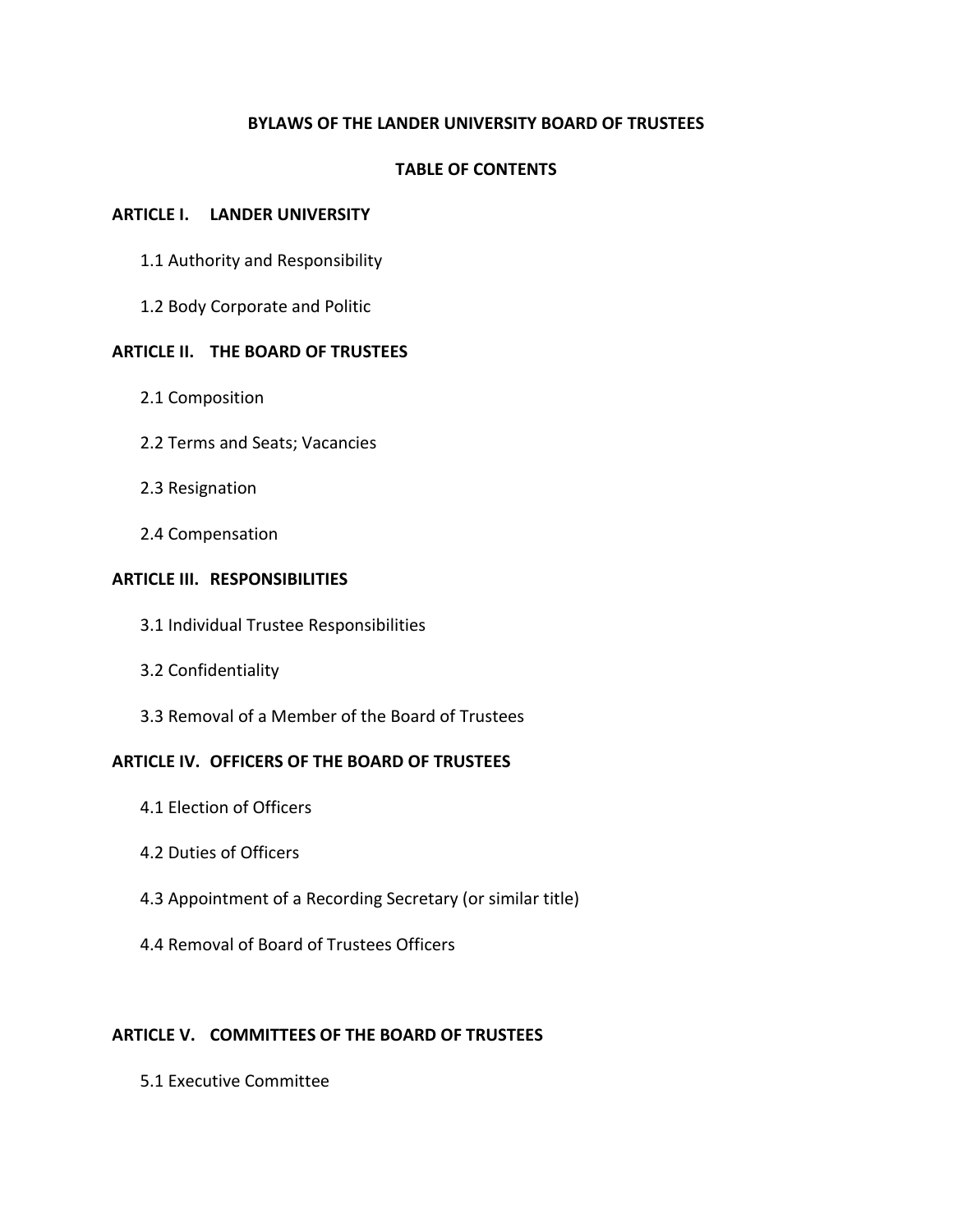- 5.2 Other Standing Committees
- 5.3 Ad Hoc Committees

## **ARTICLE VI. DUTIES OF STANDING COMMITTEES**

### **ARTICLE VII. MEETINGS OF THE BOARD OF TRUSTEES AND ITS COMMITTEES**

- 7.1 Regular Meetings of the Board of Trustees
- 7.2 Special Meetings of the Board of Trustees
- 7.3 Meetings of the Executive Committee
- 7.4 Membership of the Board of Trustees Chair on Board of Trustees Committees

## **ARTICLE VIII. BOARD OF TRUSTEES AND COMMITTEE MEETING PROCEDURES**

- 8.1 Agenda
- 8.2 Quorum
- 8.3 Rules of Procedure
- 8.4 Voting
- 8.5 Attendance at Board of Trustees Meetings

### **ARTICLE IX. ADMINISTRATION OF THE UNIVERSITY**

- 9.1 Vesting of Authority
- 9.2 Appointments and Terms
- 9.3 The President
- 9.4 Other Officers of the University

# **ARTICLE X. THE FACULTY OF THE UNIVERSITY**

10.1 Membership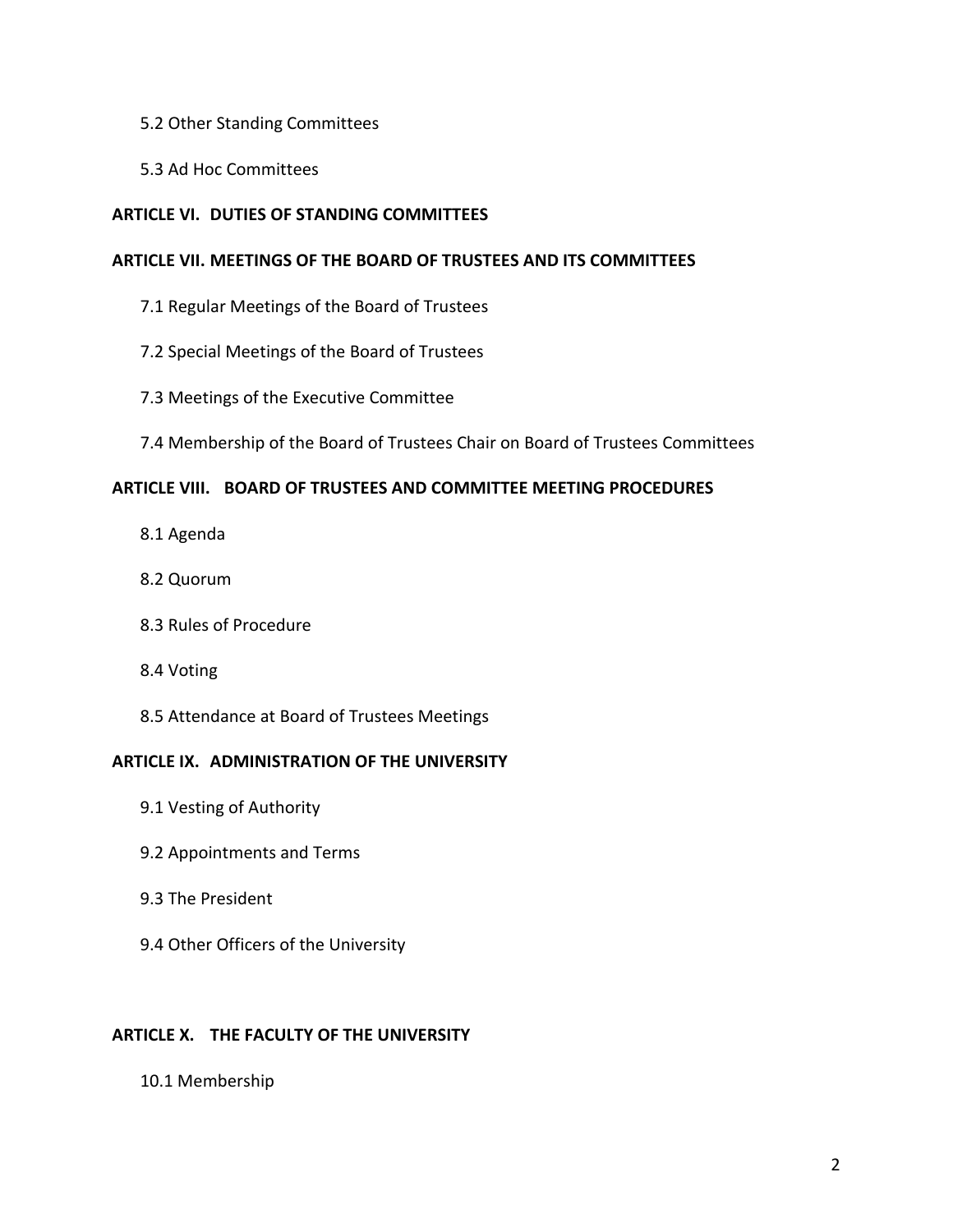10.2 Duties of the Faculty

## **ARTICLE XI. RETAINED AUTHORITY**

- 11.1 General
- 11.2 Appeals
- 11.3 Granting and Revocation of Honors
- 11.4 Evaluation of the President
- 11.5 Faculty Bylaws
- 11.6 Tenure

# **ARTICLE XII. CONFLICT OF INTEREST**

## **ARTICLE XIII.INDEMNIFICATION**

**ARTICLE XIV. UNIVERSITY SEAL**

**ARTICLE XV. AMENDMENTS**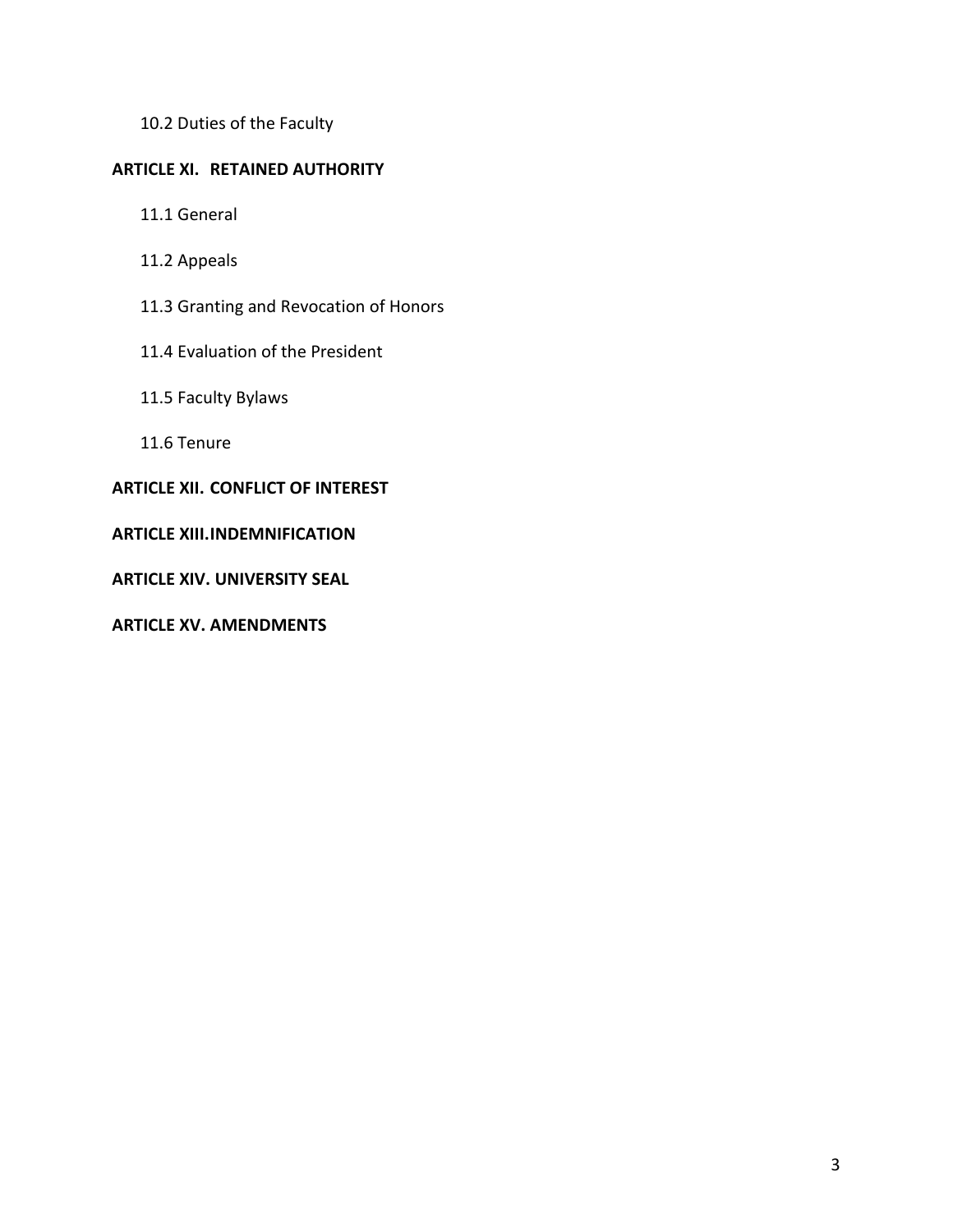#### **ARTICLE I. LANDER UNIVERSITY**

1.1 Authority and Responsibility

In accordance with the statutes of the State of South Carolina, the final authority and responsibility for the governance of Lander University is vested in the Lander University Board of Trustees.

### 1.2 Body Corporate and Politic

The Board of Trustees is constituted a body corporate and politic under the name of the Board of Trustees for Lander University. The corporation has the powers enumerated in Section 59-135-30 of the Code of Laws of South Carolina.

### **ARTICLE II. THE BOARD OF TRUSTEES**

### 2.1 Composition

The Board of Trustees is composed of the governor of the state (or designee), who is an *ex-officio* member of the Board of Trustees, and 16 members, with 15 of these members to be elected by the General Assembly and one member to be appointed from the state at large by the governor. The General Assembly elects and the governor appoints these members based on merit regardless of race, color, creed, or gender and shall strive to ensure that the membership of the Board of Trustees is representative of all citizens of South Carolina.

Of the 15 members to be elected, one member must be elected from each congressional district and the remaining eight members must be elected by the General Assembly from the state at large.

### 2.2 Terms and Seats; Vacancies

The General Assembly shall hold elections every two years to select successors of the trustees whose four-year terms are then expiring. Except as otherwise provided in this section, no election may be held before April first of the year in which the successor's term is to commence. The term of office of an elective trustee commences on the first day of July of the year in which the trustee is elected. If an elective office becomes vacant, the governor may fill it by appointment until the next session of the General Assembly. The General Assembly shall hold an election at any time during the session to fill the vacancy for the unexpired portion of the term. A vacancy occurring in the appointed office on the Board of Trustees must be filled for the remainder of the unexpired term by appointment in the same manner of the original appointment.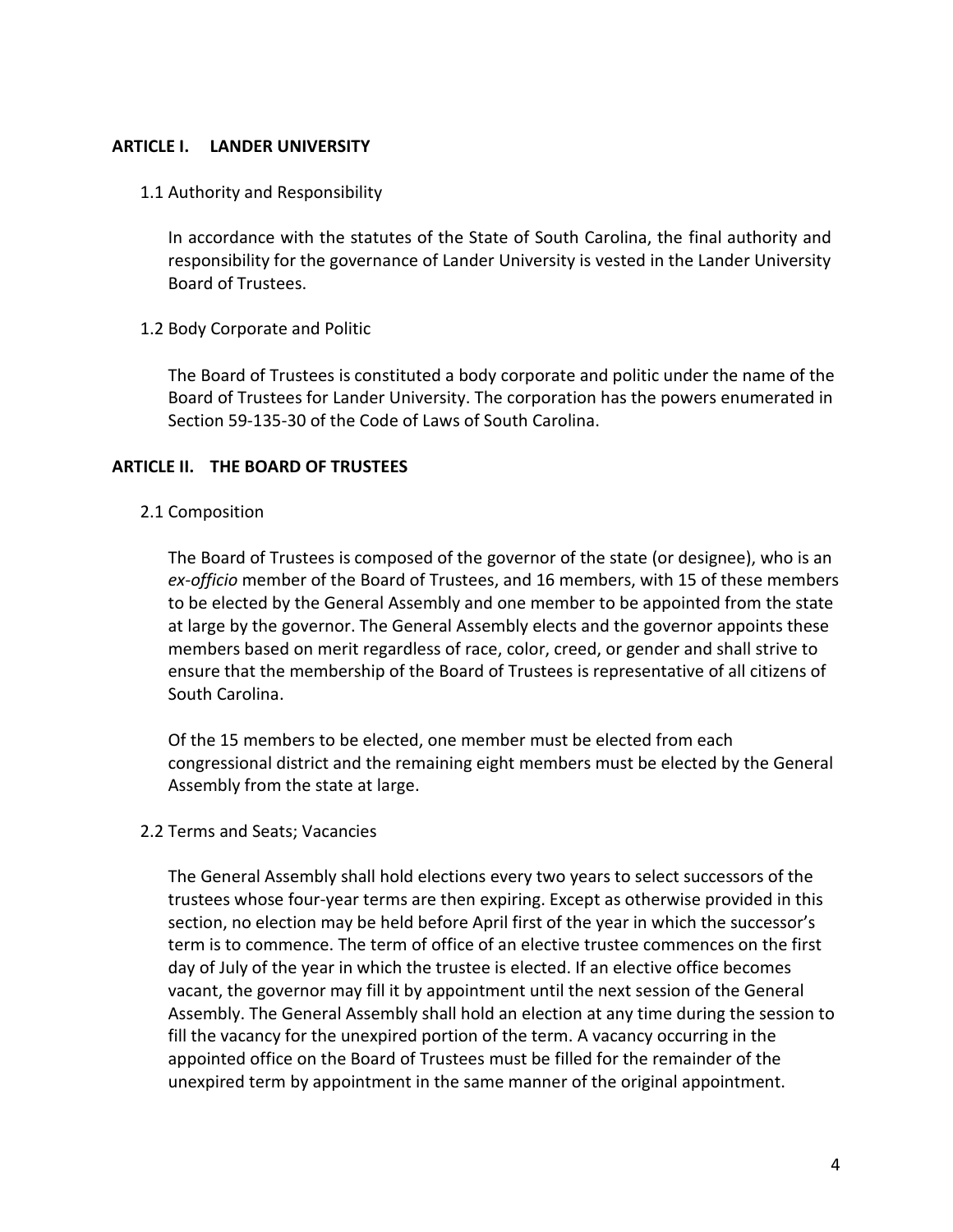The term of office of the at-large trustee appointed by the governor is effective upon certification to the secretary of state and is coterminous with the term of the governor appointing him or her. The trustee shall serve after his or her term has expired until his or her successor is appointed and qualifies.

Each position on the Board of Trustees constitutes a separate office and the seats on the Board of Trustees are numbered consecutively: Seats one through seven corresponding to the number of each congressional district and seats eight through 15 to be designated at large. The member appointed by the governor shall occupy seat 16.

## 2.3 Resignation

A trustee may resign from the Board of Trustees and/or any of its committee at any time by delivering written notice to the Board of Trustees chair. If the notice specifies an effective date that is subsequent to the date of delivery of the notice, such resignation shall be effective as of such subsequent date; otherwise a resignation is effective when the notice is delivered.

## 2.4 Compensation

Each member of the Board of Trustees may, at the direction of the Board of Trustees, draw such per diem and expenses as from time to time may be allowed other boards, commissions, and committees of the state or its agencies.

### **ARTICLE III. RESPONSIBILITIES**

### 3.1 Individual Trustee Responsibilities

Notwithstanding the manner by which a member is elected or appointed to the Board of Trustees, each member of the Board of Trustees shall owe a duty of faithful service to the university, shall act at all times in the best interest of the university, and shall:

- (a) Honor their fiduciary responsibility to the university and the Board of Trustees as a whole
- (b) Recognize that the Board of Trustees, as the governing authority of the university, is responsible for defining the mission, role, and scope of the university; for establishing the general policies by which the university shall operate; and for delegating the day-to-day management function of the university to the president
- (c) Recognize that the legal authority of the Board of Trustees to govern and direct the university rests with the collective Board of Trustees and not individual Board of Trustees members
- (d) Notify the chair of the Board of Trustees and the president immediately of credible information that could bring discredit upon the university or damage the university's reputation, and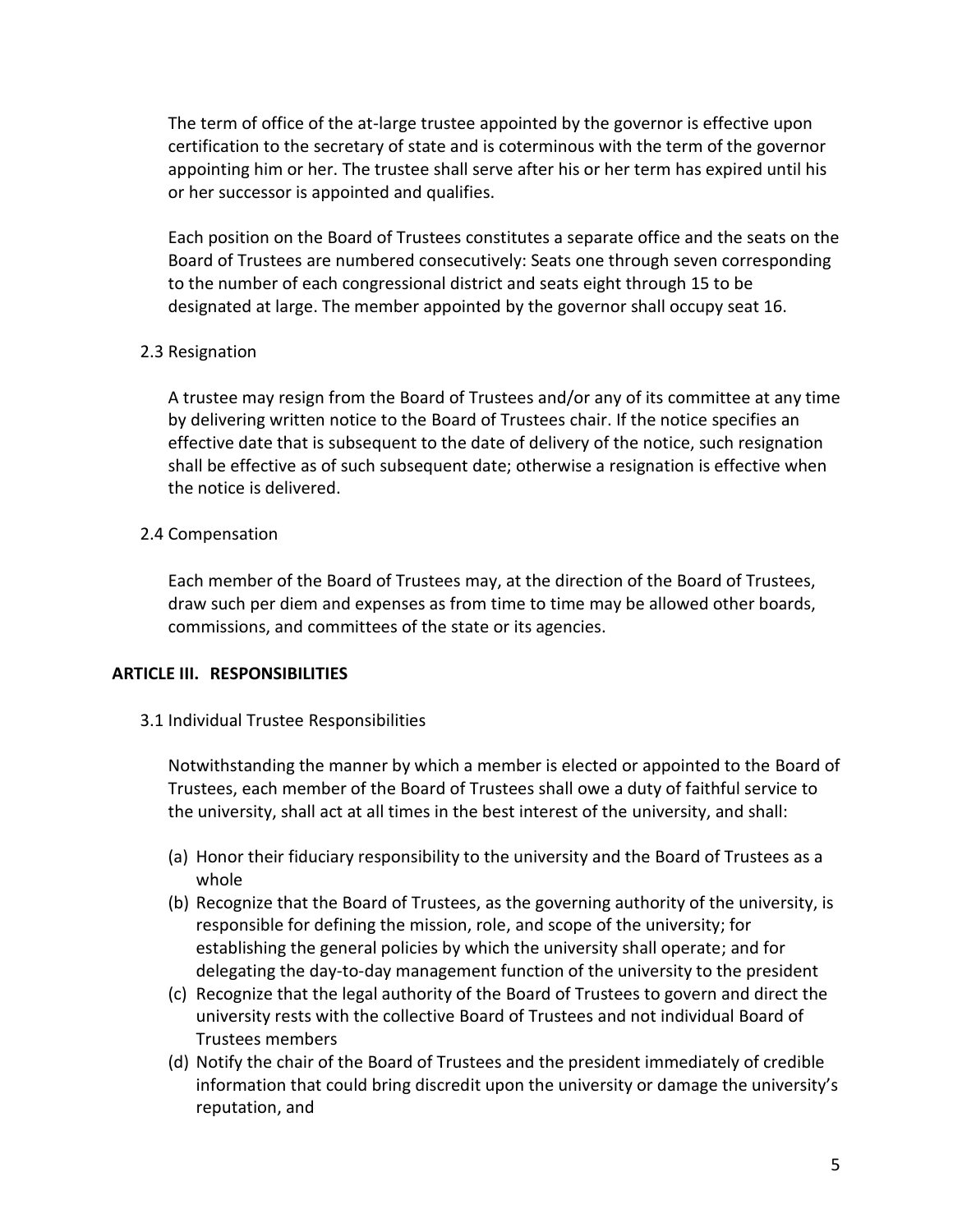(e) Avoid conflicts of interest and self-dealing with the university and refrain from engaging in personal agendas that conflict with actions of the Board of Trustees or the advancement of the institution as a whole.

# 3.2 Confidentiality

Board of Trustees members may be exposed to information in executive sessions of Board of Trustees meetings that is confidential and/or privileged and proprietary in nature. Board of Trustees members should keep such information confidential both during and after their volunteer service. Care should be taken to ensure that unauthorized individuals do not overhear any discussion of confidential information and that documents containing confidential information are not left in the open or inadvertently shared.

## 3.3 Removal of a Member of the Board of Trustees

Any member of the Board of Trustees is subject to being removed from office by the governor of South Carolina if that member is guilty of malfeasance, misfeasance, incompetency, absenteeism, conflicts of interest, misconduct, persistent neglect of duty in office, or incapacity pursuant to Section 1-3-240 of the South Carolina Code of Laws.

### **ARTICLE IV. OFFICERS OF THE BOARD OF TRUSTEES**

# 4.1 Election of Officers

The Board of Trustees shall elect from among its members a chair, a vice-chair, and a secretary, each of whom shall serve for two-year terms. No officer shall serve more than two full terms in succession. The chair shall preside at all meetings of the Board of Trustees. In the event of the absence of the chair at a Board of Trustees meeting or the chair's stated inability to perform the duties or functions of that office, the vice-chair shall perform such duties with the full authority normally assigned to the chair. Similarly, in the event neither is present, the Board of Trustees secretary shall perform such duties with the full authority normally assigned to the chair.

The election of officers shall take place at the last regularly scheduled Board of Trustees meeting in May of each odd-numbered year, or as soon hereafter as practical. At a time reasonably in advance of the election, the chair shall appoint a nominating committee consisting of at least three (3) people other than the chair that shall submit a slate of nominees. In making its selections the committee should not poll the membership but should contact potential nominees in advance of making its nominations. No members of the committee shall be one its nominees. Nominations may also be made from the floor.

Officers shall be elected by a majority vote of the entire Board of Trustees and shall serve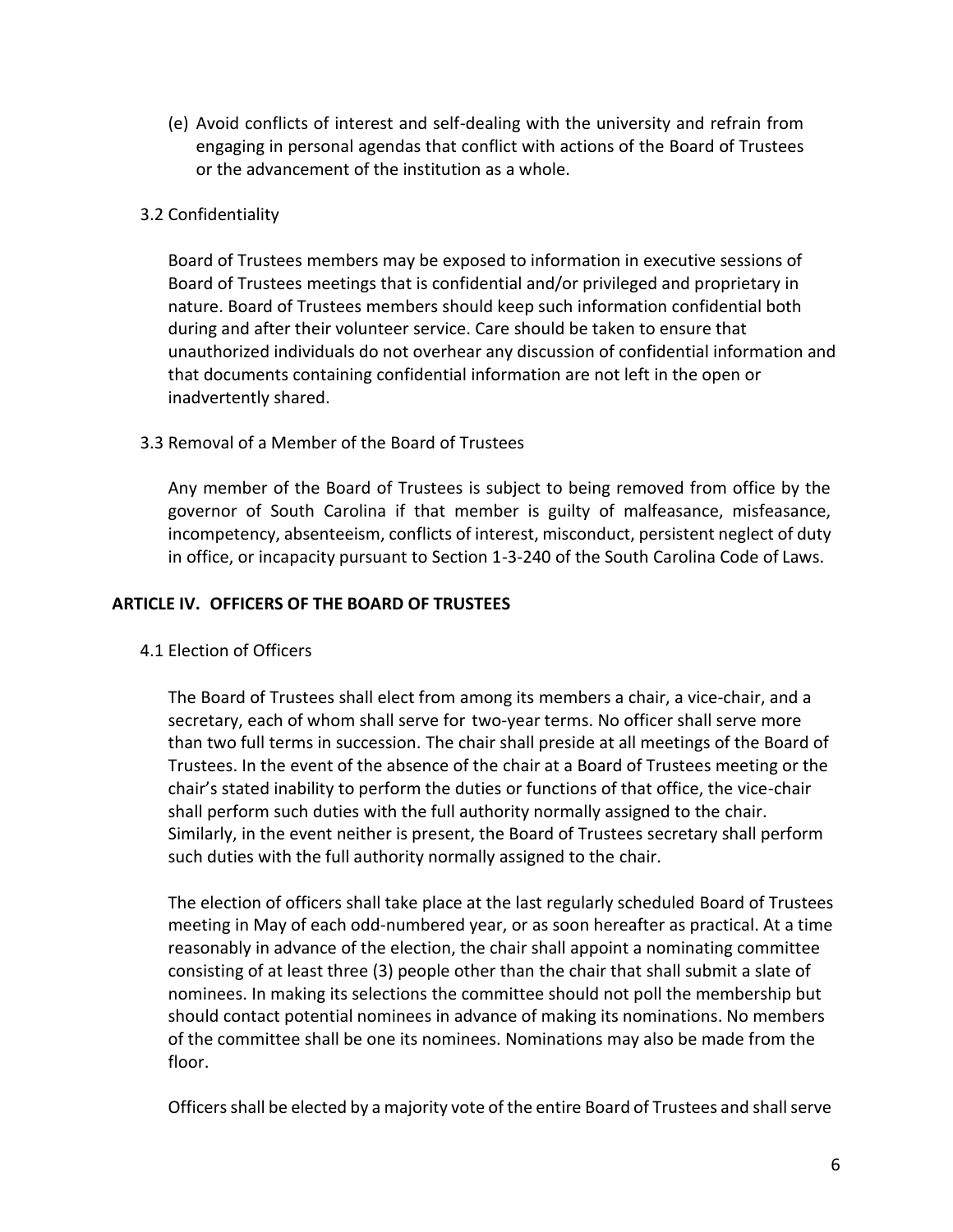a two-year term commencing on July 1 of the year of election and ending on June 30 of the next election year or at such time as a successor has been elected. In the event of a vacancy, that vacancy may be filled by election at a subsequent Board of Trustees meeting or the Board of Trustees may leave the office vacant until the next regular election. Any person elected to fill an unexpired term shall serve the remainder of that term and shall not be disqualified from serving two subsequent full terms.

4.2 Duties of Officers

The Board of Trustees shall create and maintain a document that describes the duties of the Board of Trustees chair, vice chair, secretary, and immediate past chair.

4.3 Appointment of a Recording Secretary

In consultation with the Board of Trustees chair, the university president shall appoint a recording secretary to the Board of Trustees who shall assist the Board of Trustees secretary in the performance of the Board of Trustees secretary's duties. The powers and duties of the recording secretary shall include:

- (a) Keeping a faithful record of all proceedings
- (b) Conducting official correspondence for the Board of Trustees
- (c) Giving notice of the time, place, and substance of the meetings according to law.
- (d) Authenticating records of the Board of Trustees and the university.
- (e) Maintaining a file of all minutes of all committees of the Board of Trustees.
- (f) Seeing that all documents entrusted to his or her care are filed and safely kept at the university, made available for inspection by any Board of Trustees member, and surrendered only to authorized persons.
- (g) Performing other duties as may be requested by the Board of Trustees.
- (h) Coordinating with the university registrar to affix the seal of the university to all documents that may require it.
- 4.4 Removal of Board of Trustees Officers

The members of the Executive Committee or the recording secretary may be removed from their offices by a majority vote of the entire membership of the Board of Trustees.

#### **ARTICLE V. COMMITTEES OF THE BOARD OF TRUSTEES**

5.1 Executive Committee

An Executive Committee shall be formed consisting of the chair, the vice-chair, the secretary, and the most recent past chair currently serving as a member of the Board of Trustees. The immediate past chair shall serve as a non-voting member of the Executive Committee.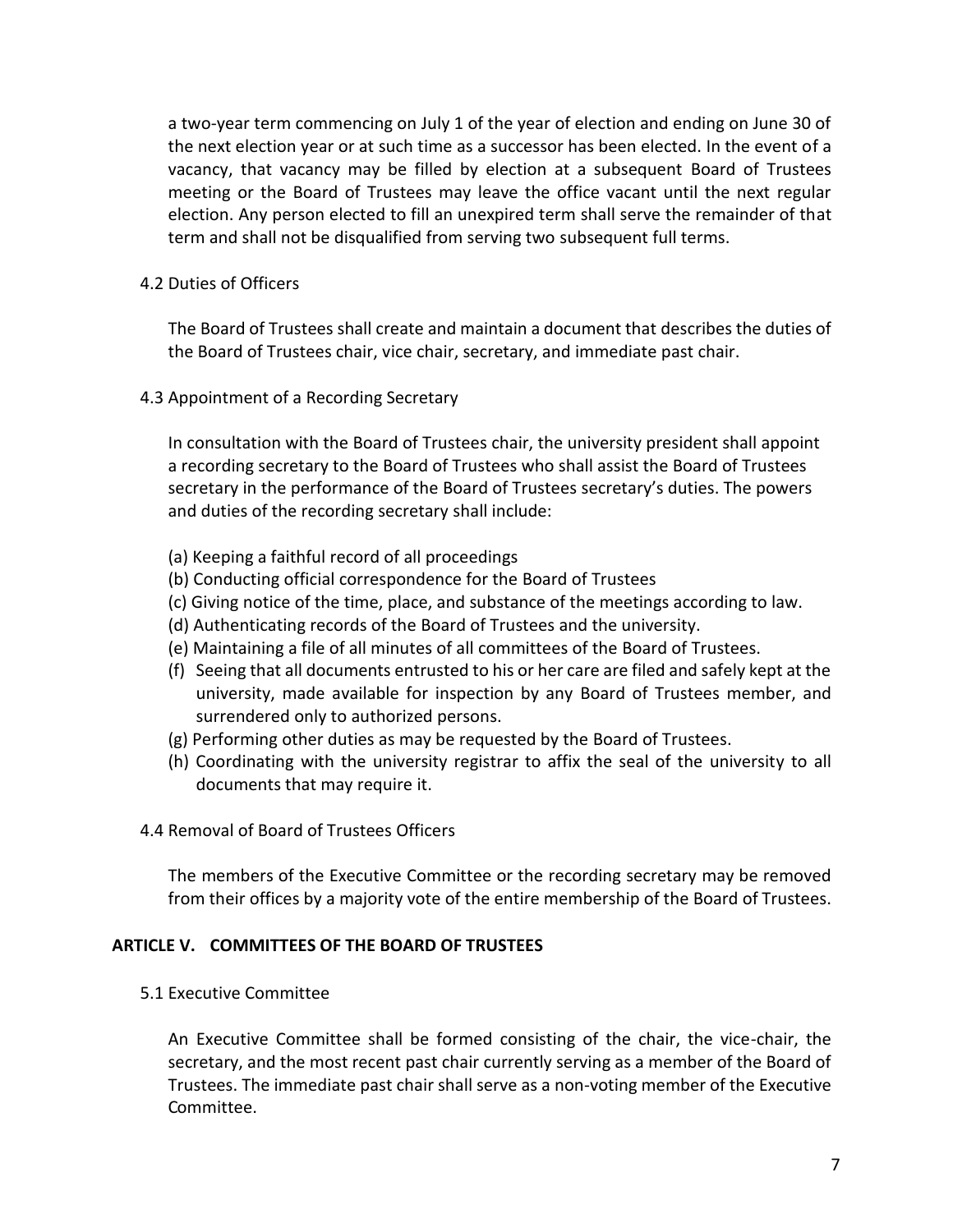- 5.2 Other Standing Committees
	- (a) The Board of Trustees shall establish such standing committees from among its own members and/or of the administrative officers and faculty of the university as it deems necessary or advisable for the best discharge of its responsibilities in supervising the operation of the university. Such committees shall meet as necessary for the discharge of their responsibilities.
	- (b) The Board of Trustees chair shall appoint committee members and committee chairs.
	- (c) No Board of Trustees member shall serve on more than one standing committee at any one time.
	- (d) The Board of Trustees shall create and maintain a document that defines the charge to, the membership and leadership of, and the operation of the Executive Committee and each standing committee.
- 5.3 *Ad Hoc* Committees

*Ad hoc* committees may be established by the Board of Trustees or the chair for specific and limited purposes. In order for a committee to be deemed *ad hoc*, a majority of Board of Trustees members present and voting must so approve. *Ad hoc* committee members and chairs shall be appointed by the Board of Trustees chair. Such committees shall meet as necessary for the discharge of their responsibilities.

### **ARTICLE VI. DUTIES OF STANDING COMMITTEES**

Unless otherwise specifically delegated, authority to act on all matters is reserved to the Board of Trustees; the duty of each standing committee shall be only to consider and to make recommendations to the Board of Trustees on matters within its purview.

### **ARTICLE VII. MEETINGS OF THE BOARD OF TRUSTEES AND ITS COMMITTEES**

7.1 Regular Meetings of the Board of Trustees

At least four regular meetings of the Board of Trustees shall be held each year, scheduled as the business of the university may require. These meetings, if possible, shall be scheduled quarterly. All meetings of the Board of Trustees and its committees shall be conducted in full compliance with the South Carolina Freedom of Information Act. Any meeting may be continued by adjournment from day to day, or there may be an adjournment *sine die*. At regular meetings any business relating to the university may be discussed and transacted.

7.2 Special Meetings of the Board of Trustees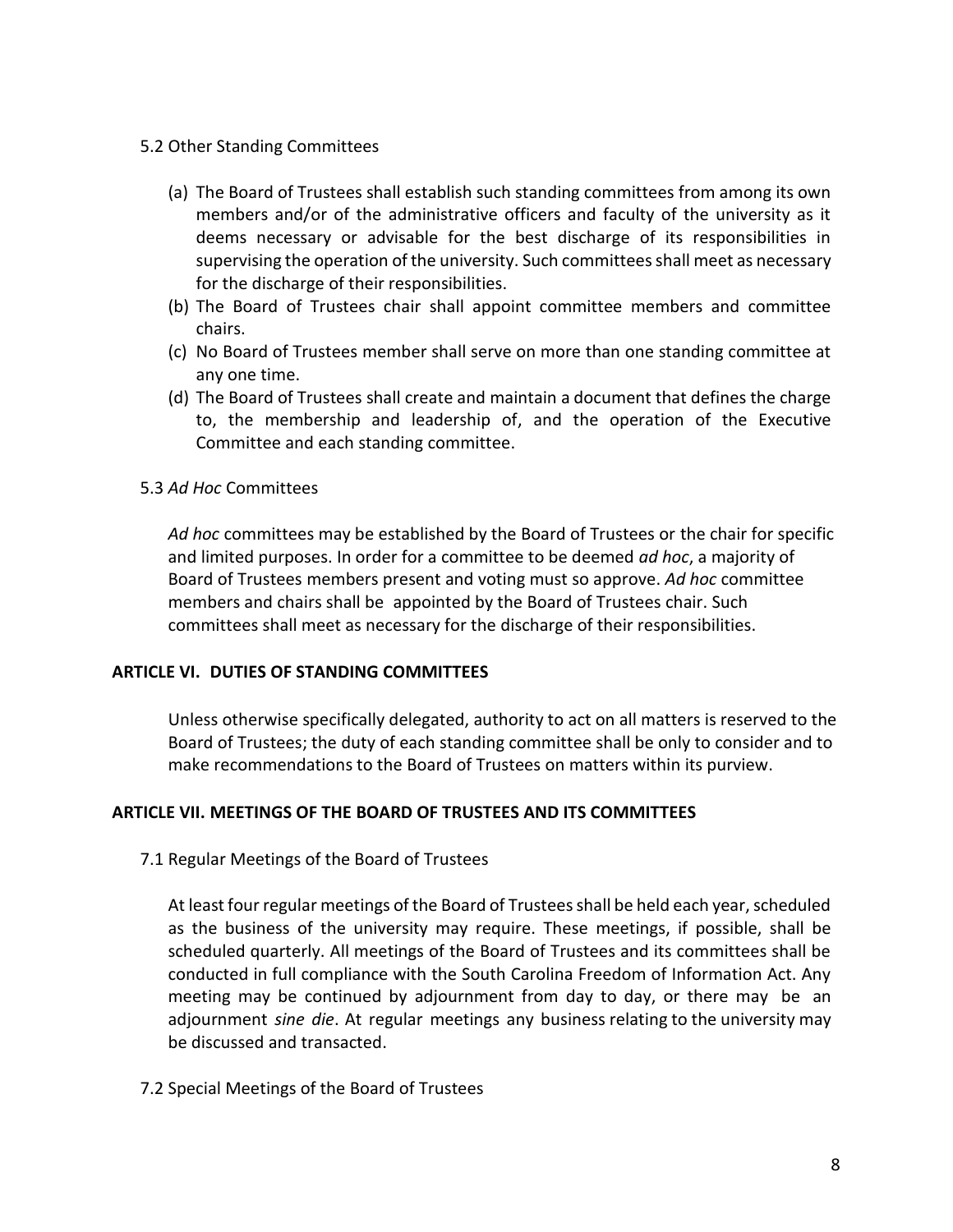In addition to the regular meetings of the Board of Trustees, the Board of Trustees chair shall have the power to assemble the Board of Trustees at any time in special meetings, and it shall be the chair's duty to do so upon the written request of three members of the Board of Trustees or of the president of the university.

### 7.3 Meetings of the Executive Committee

The Executive Committee may exercise the powers and transact the business of the Board of Trustees in a recess of the Board of Trustees as long as such action is consistent with the provision of Section 59-135-30 of the Code of Laws of SC, Paragraph 16. All actions taken by the Executive Committee in the interim between Board of Trustees meetings will be reported promptly to the Board of Trustees by the Board of Trustees secretary and thereafter ratified by the entire Board of Trustees.

7.4 Membership of the Board of Trustees Chair on Board of Trustees Committees

The Board of Trustees chair shall serve as an *ex-officio* member of all standing, special, and ad hoc committees of the Board of Trustees with the full right to participate in committee discussions.

### **ARTICLE VIII. BOARD OF TRUSTEES AND COMMITTEE MEETING PROCEDURES**

### 8.1 Agenda

Notice of the time and place of all meetings of the Board of Trustees shall be distributed by the secretary of the Board of Trustees (or designee) to each trustee not less than five business days before each meeting.

# 8.2 Quorum

- (a) A majority of the members of the entire Board of Trustees constitutes a quorum for the transaction of all business of the Board of Trustees.
- (b) A majority vote of the whole Board of Trustees is required for the selection or removal of the president.

### 8.3 Rules of Procedure

Procedure in all meetings shall be governed by *Robert's Rules of* Order, as revised, except when such rules conflict with these bylaws.

8.4 Voting; Teleconferencing; Proxies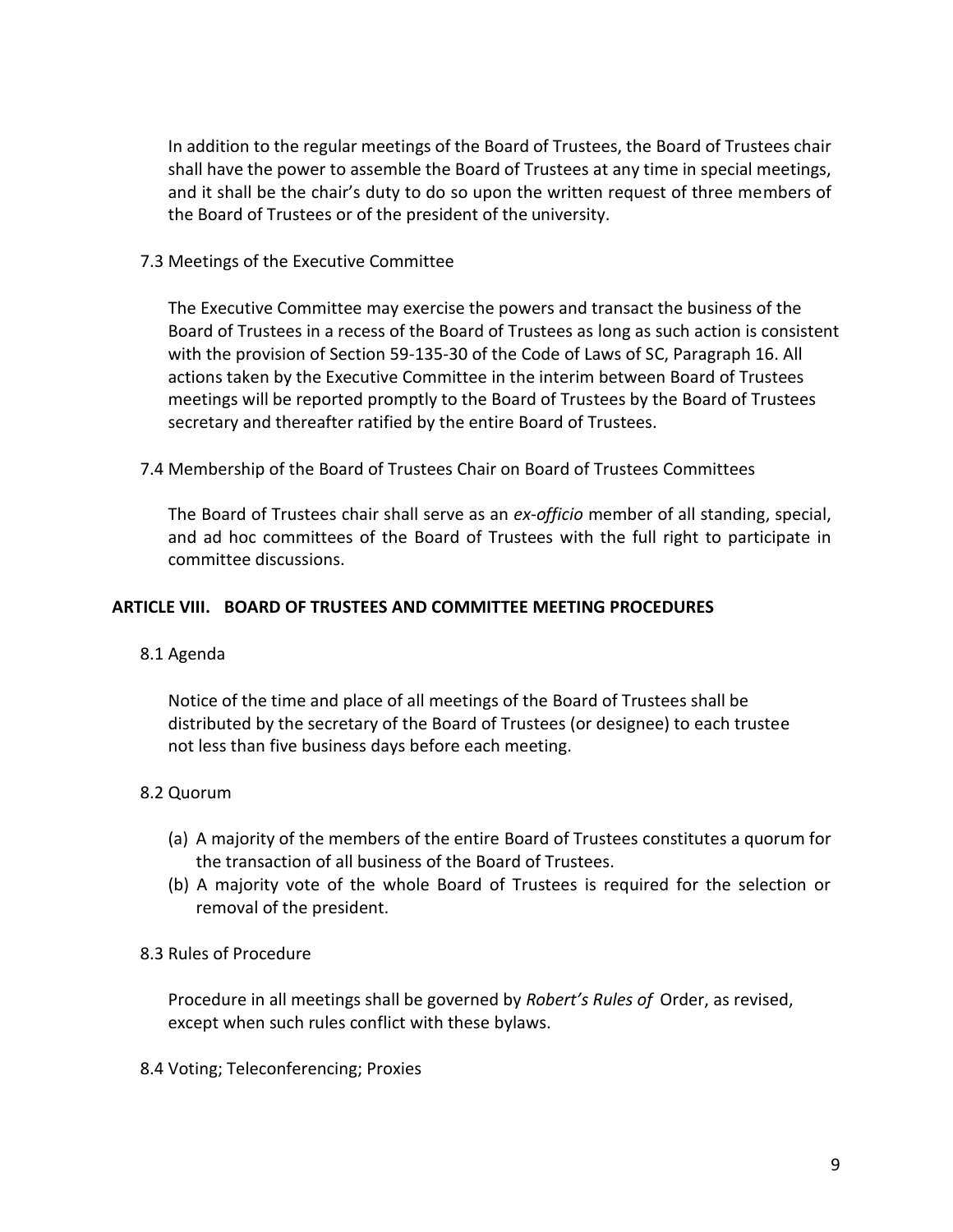Voting shall be by voice and shall not be recorded by yeas or nays, except for any vote on setting tuition and fees for which a recorded vote is required. Any member may request a divided vote by a show of hands, prior to the announcement of the results of the voice vote. Five members may request a roll call of each member to be recorded provided the roll call is requested prior to the announcement of the final results of the vote.

- (a) Voting may also be conducted via teleconferencing if deemed necessary by the Board of Trustees chair.
- (b) The use of proxies for purposes of determining a quorum or for any other purposes shall not be permitted.
- 8.5 Attendance at Board of Trustees Meetings
	- (a) Attendance by Board of Trustees members at all Board of Trustees meetings is expected and encouraged.
	- (b) The university president shall be expected to be present at all meetings of the Board of Trustees, unless the Board of Trustees meets in Executive Session and, by majority vote, the president is specifically excluded from the meeting.
	- (c) The chair of the Faculty Senate and the chair of the Staff Senate may sit with the Board of Trustees in open session and, when recognized by the chair of the Board of Trustees for such purpose, may speak on matters of which the chair has special knowledge and which may be of concern to the faculty or to the staff, respectively. The chair of the Faculty Senate and the chair of the Staff Senate are not deemed to be members of the Board of Trustees and shall have no vote.
	- (d) Other university officers, faculty members, staff members, and students shall attend meetings of the Board of Trustees when requested to do so.

# **ARTICLE IX. ADMINISTRATION OF THE UNIVERSITY**

9.1 Vesting of Authority

The authority for the administration of the university is vested by the Board of Trustees in the Office of the President and in such subordinate officers as may from time to time be appointed by the president.

9.2 Appointments and Terms

The president is appointed by the Board of Trustees to serve for such term and on such conditions as the Board of Trustees considers appropriate.

# 9.3 The President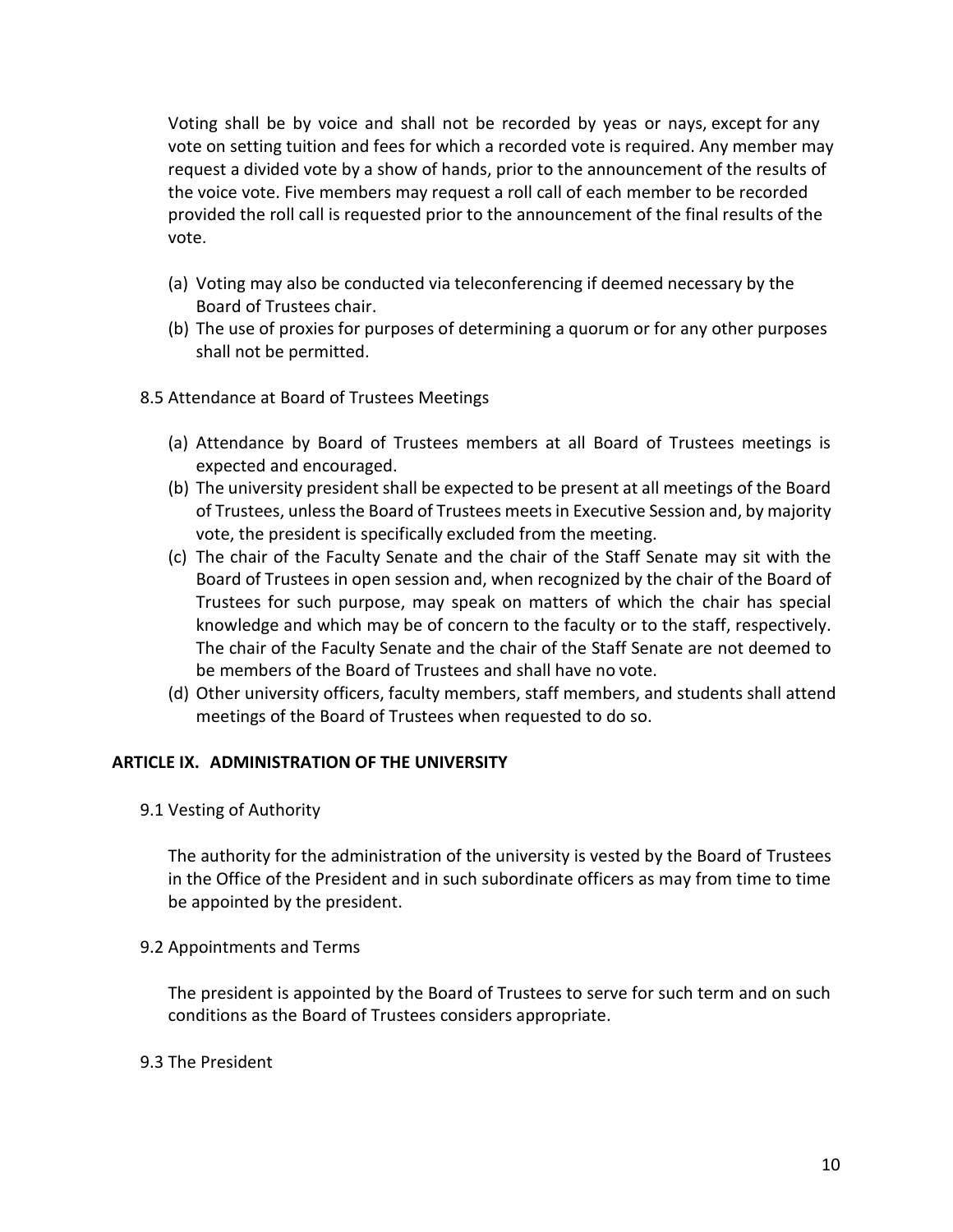The president of Lander University is the chief executive officer of the university and chair of the faculty. The president is vested to act for the Board of Trustees in administering the university and is responsible for achieving the stated purpose of the university and for its ongoing operations. To this end, the president shall have the foregoing general powers, the specific powers as defined elsewhere in this document, and all powers commonly associated with and required for the discharge of the duties of a chief executive of a university:

- (a) In the president's role as the guardian of the interests of the Board of Trustees, the president is responsible for monitoring all actions of staff and faculty to ascertain if they are in accord with the stated purposes, policies, and bylaws of the university. The president has the authority to annul any action of the staff or faculty when, in the president's judgment, such action is not in harmony with the purposes, policies, and bylaws of the university or when the president judges such actions to be unwise. If the president annuls any action of the faculty, the president will present reasons for the annulment, in writing, to the Board of Trustees and to the faculty. By a majority vote of the faculty as a whole, the president's annulment of a faculty action may be appealed to the Board of Trustees.
- (b) Certain powers and duties herein given to or required of the president may be delegated appropriately by the president to other university officers. However, under no circumstances does this delegation of authority reduce the responsibility of the president to the Board of Trustees for any and all acts performed as a result of this delegation of authority.
- (c) The president, in consultation with the Board of Trustees, will review the university's mission statement at least every third year and approve needed changes to the statement in accordance with policy established by the South Carolina Commission on Higher Education.
- (d) The president shall serve as the official agent of communications between the Board of Trustees and the university, including faculty, administrative officers, individual members of the staff, university organizations, student organizations, and students.
- (e) Generally, the president (or designee) shall represent the university in its relationships with related associations, other institutions, the news media, government agencies, alumni, and the general public.
- (f) The president is a member of the faculty and the president or, in the president's absence, the provost and executive vice president for academic affairs, presides at its formal meetings. The president reports regularly to the Board of Trustees on the condition of the university and proposes programs and courses of action requiring Board of Trustees' approval.
- (g) The president, along with the provost and executive vice president for academic affairs, shares with the faculty the responsibility for proposing educational programs and policies. The president is also responsible for the orderly implementation of educational programs and policies.
- (h) The president is responsible for the orderly management of fiscal and personnel affairs, the auxiliary enterprises of the university (including fund raising), and the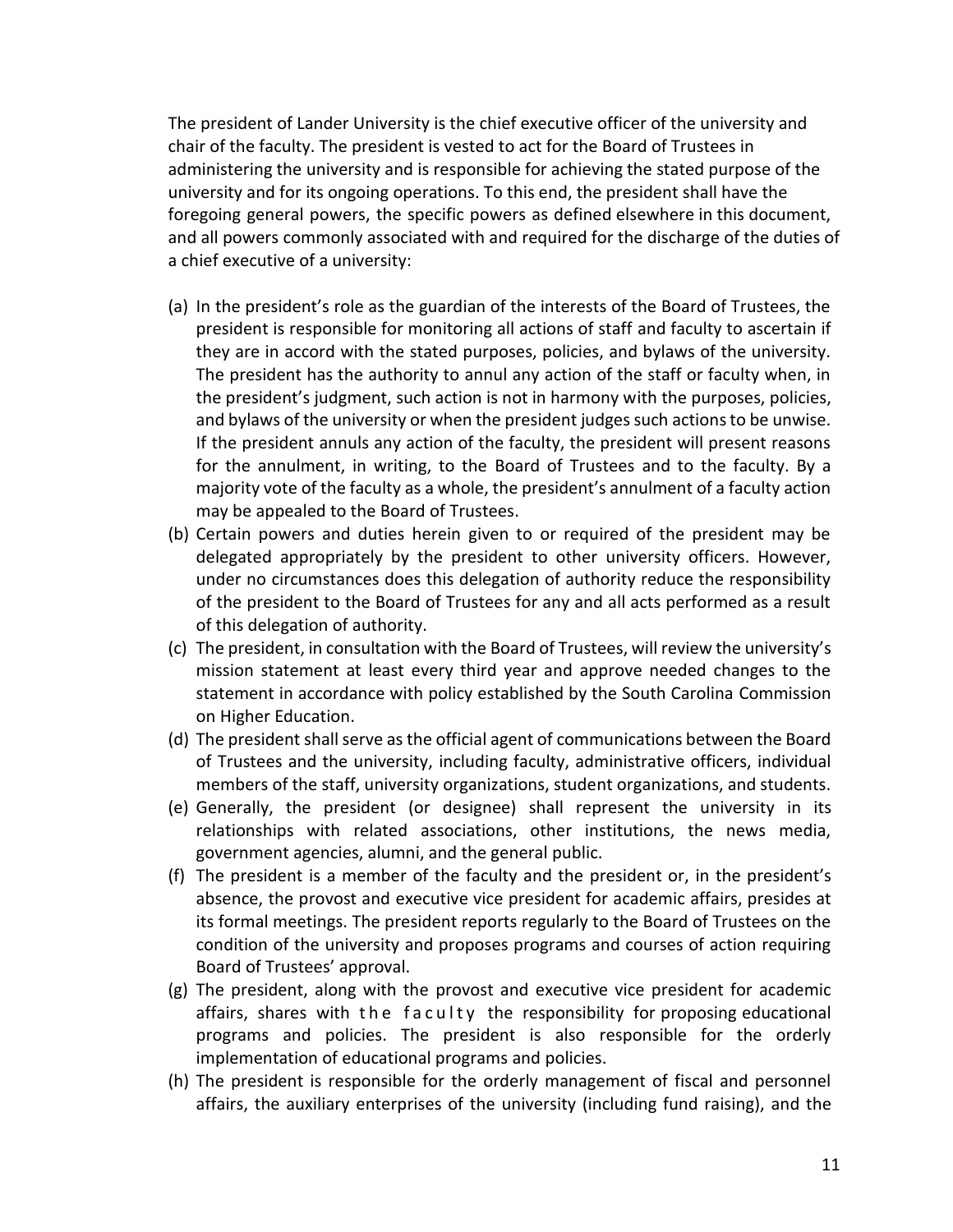maintenance and development of its financial and physical resources.

- (i) The president is responsible for the formulation of policies regarding the operation and development of the library, including the allotment of budgeted funds to particular departments and other units, as well as the implementation of the selection and use of library materials (subject to the general responsibility of the staff and faculty in the selection and use of library materials).
- (j) The president is responsible for the orderly conduct of the intercollegiate athletic programs of the university. The president has the powers necessary to discharge this responsibility, to propose policies and programs, and to implement them.
- (k) The president is responsible for the development of policies and programs that will enhance the quality of campus life in its broadest scope. To this end, the president is authorized to employ administrative officers and staff personnel to conduct social and cultural programs and to make provisions within annual budgets for the support of these programs.
- (l) The president is responsible for the development and administration of policies governing student conduct on campus and the use of university facilities.
- (m)The president is expressly empowered to approve the conditions under which initial appointments are made, renewals of appointments, promotions in rank, compensation, conferral of tenure, and the termination of faculty and staff members in accordance with the stipulations set forth in this document. If requested by the president, the appropriate vice president or other officer of the university is responsible for making recommendations to the president with respect to all such matters.
- (n) The president is responsible for developing procedures for the annual evaluation, in writing, of the other officers of the university.
- 9.4 Other Officers of the University
- (a) Subject to approval of the Board of Trustees, the president may establish such other officers of the university as the president may deem appropriate.
- (b) Such officers shall be appointed by the president and serve at the president's pleasure. Such officers shall have the duties, powers, and reporting responsibilities as designated by the president.
- (c) The president will periodically furnish to the Board of Trustees a description of the duties, powers, and reporting responsibilities of all officers of the university.

### **ARTICLE X. THE FACULTY OF THE UNIVERSITY**

### 10.1 Membership

The full-time faculty of the university consists of the president of the university; the provost and executive vice president for academic affairs; and anyone holding the rank of instructor, lecturer, assistant professor, assistant librarian, associate professor, associate librarian, professor, or librarian, including "visiting" positions.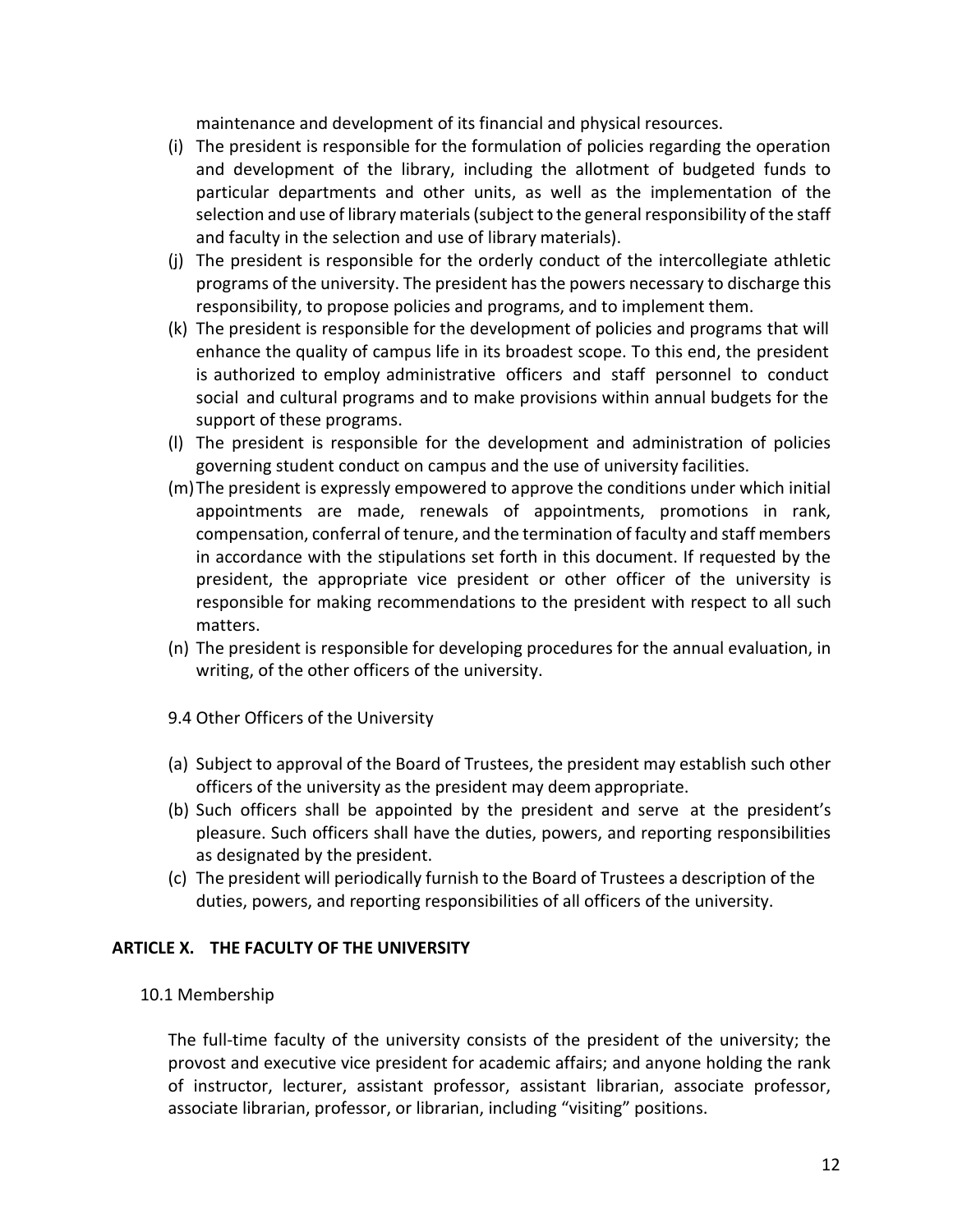### 10.2 Duties of the Faculty

- (a) The faculty has the principal responsibility for the instructional programs of the university. The chief duty of each faculty member is to teach effectively the subject matter of the courses which the faculty member is assigned. The faculty member shall also serve on such committees as the faculty member may be elected to or appointed to by the appropriate authority. By precept, example, and in all of the faculty member's relations with students, the faculty member shall encourage scholarship, good citizenship, and campus cohesiveness, and shall be responsible for furthering all the programs and aims of the university.
- (b) While effective teaching, scholarship, and service are the primary obligations of its members, the faculty is also concerned with recommending academic policies and enhancing the quality of the performance of its members through professional development.
- (c) Other areas in which the faculty shares responsibility for policy include admissions, curriculum, academic standards, promotion, tenure, and graduation requirements.

## **ARTICLE XI. RETAINED AUTHORITY**

11.1 General

Although authority for administration of the campus is delegated to the president, the Board of Trustees reserves its right to intervene in all matters pertaining to the university.

# 11.2 Appeals

The Board of Trustees shall review appeals of faculty members regarding compensation, promotion, work assignment, and dismissal upon such terms and conditions as the Board of Trustees may from time to time adopt, including the creation of a committee to review such appeals. However, any appeal to the Board of Trustees or its designated committee shall consist only of the evidence entered into the record at the hearing or proceeding before the Academic Freedom, Grievance, and Due Process Committee. In the appeal, the Board of Trustees or its designated committee shall receive no new evidence. The Board of Trustees shall not review appeals of faculty members regarding tenure or non-renewal of an employment contract. The Board of Trustees shall review appeals as provided elsewhere in these bylaws and may review appeals on other issues at its discretion.

### 11.3 Granting and Revocation of Honors

The Board of Trustees shall approve the granting or revoking of honorary degrees, the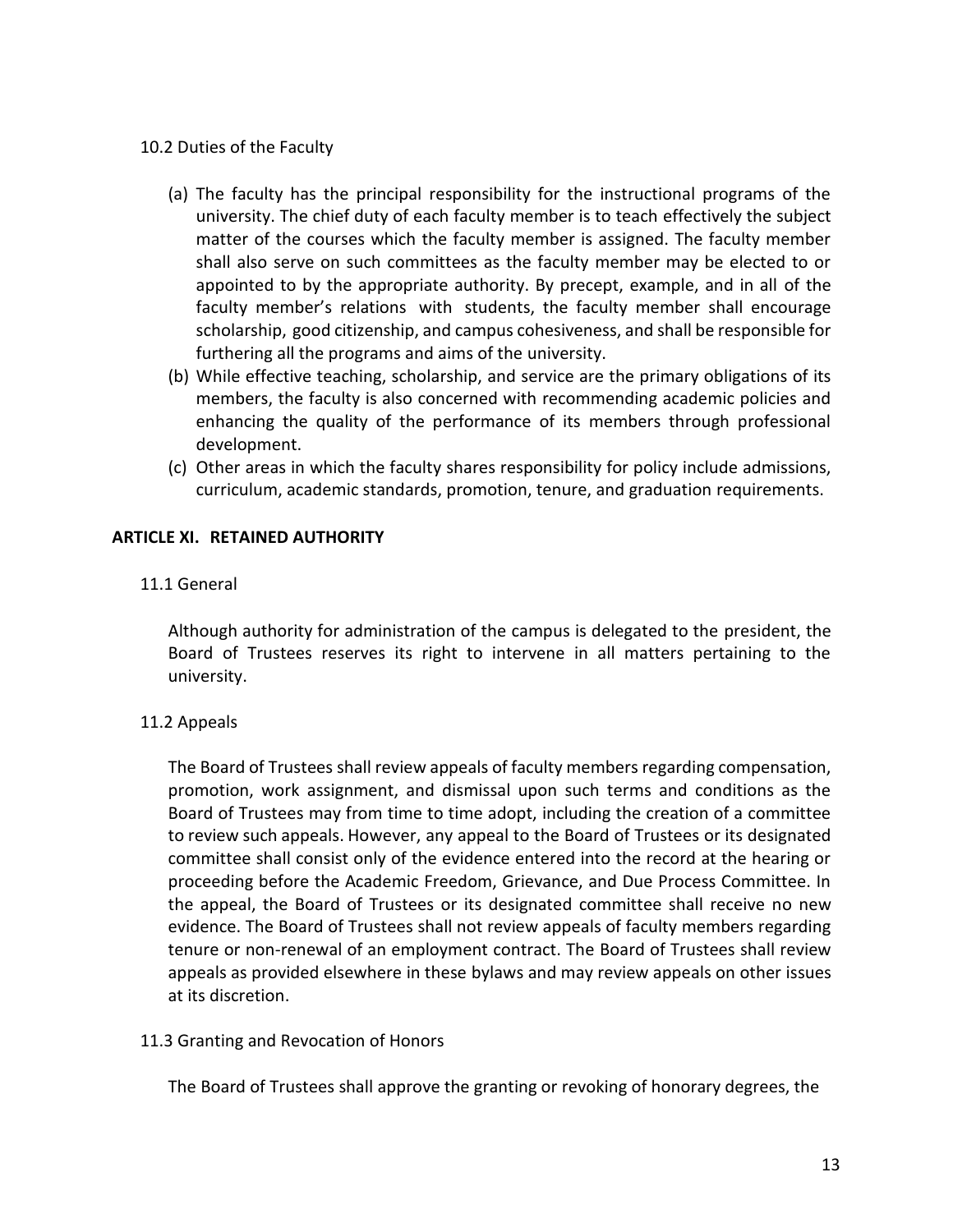Lander University Medallion of Honor, the status of president emeritus, and the status of trustee emeritus pursuant to policies of the Board of Trustees.

### 11.4 Evaluation of the President

In accordance with applicable law, it is the responsibility of the Board of Trustees to evaluate annually the performance of the president of the university. The evaluation will be based upon procedures and criteria established by the Board of Trustees and may involve the services of outside consultants if deemed advisable by the Board of Trustees.

### 11.5 Faculty Bylaws

The Board of Trustees shall approve the Faculty Senate Constitution and Bylaws and amendments thereto before adoption.

## 11.6 Tenure

Upon recommendation of the president, who will have consulted with the tenured members of the appropriate department, the Board of Trustees may confer tenure upon newly appointed senior university officials, deans, and department chairs. Normally, senior faculty members appointed with tenure will have held tenured positions in other four-year institutions or have held academic appointments elsewhere for at least six years.

### **ARTICLE XII. CONFLICT OF INTEREST**

No trustee shall vote or participate in discussion on any issue in which that trustee has a personal, professional, or financial interest. Prior to action having been taken by the Board of Trustees on a specific issue, any member may raise the issue of conflict of interest of any other member and the Board of Trustees chair shall rule. The Board of Trustees chair's ruling may be appealed to the entire Board of Trustees with the majority of those in attendance deciding.

### **ARTICLE XIII.INDEMNIFICATION**

Except to the extent expressly prohibited by law, the university shall defend, indemnify, and hold harmless any current and former member of the Board of Trustees against all financial consequences associated with litigation arising out of an act or omission occurring within the course and scope of service as a trustee, provided that such matters are not the result of gross negligence or willful misconduct and that the university president is promptly notified of the need for such defense.

### **ARTICLE XIV. UNIVERSITY SEAL**